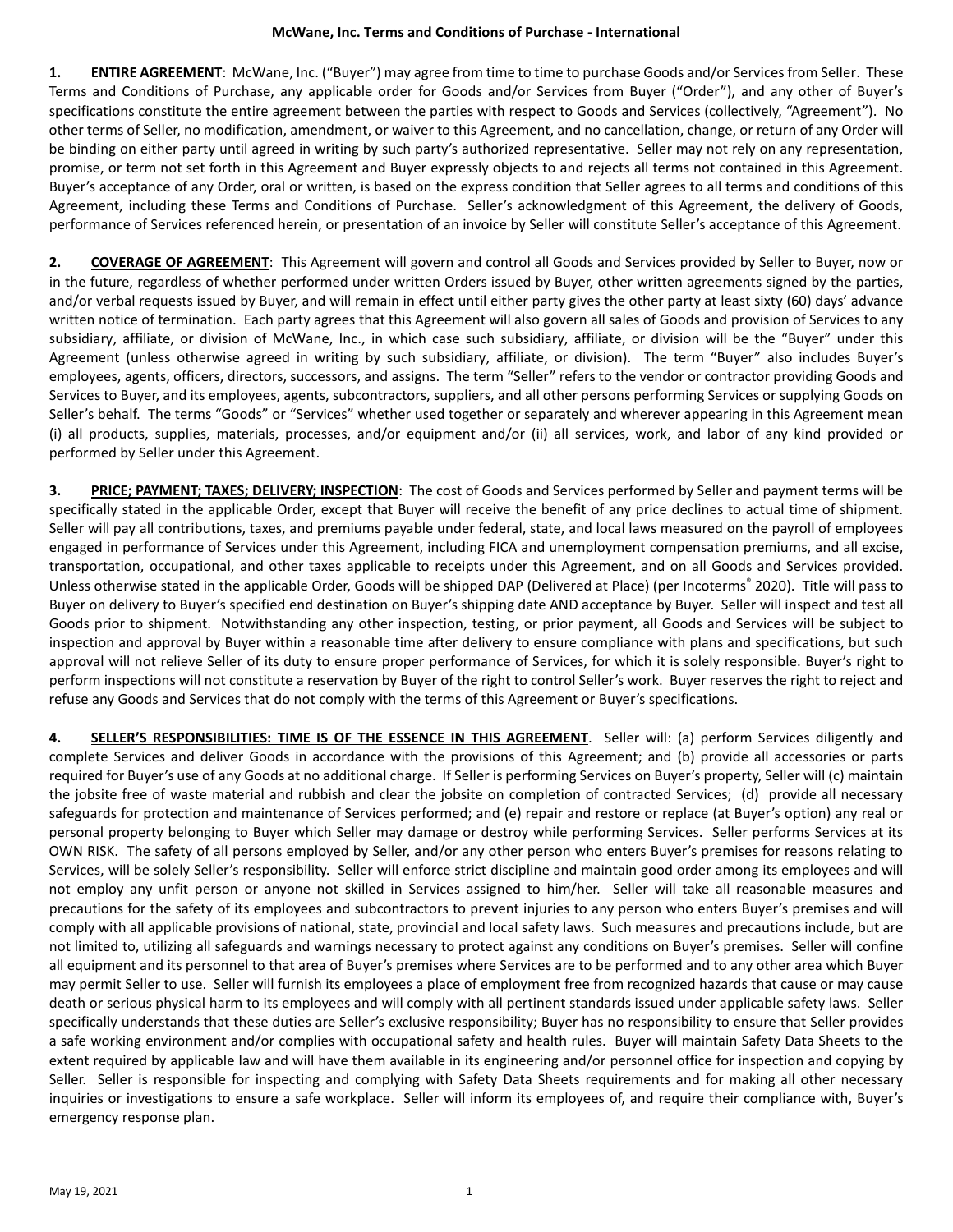## **McWane, Inc. Terms and Conditions of Purchase - International**

**5. CHANGES AND EXTRAS**: Buyer reserves the right to make changes to Services or Goods by written request to Seller. Before proceeding with any Services involving possible claims for extra compensation, Seller will submit in writing to Buyer a detailed proposal related to the projected increase or decrease caused by such contemplated change and secure from Buyer a written document describing the changes and fixing Seller's compensation therefor. If the parties cannot promptly agree on the change in price and/or that the matters under discussion constitute a change in Services, Buyer may, in its sole discretion, order Seller to proceed under protest in accordance with Buyer's interpretation of the matter in dispute. The parties will then continue to negotiate an agreement on the changes. Seller will not make any changes in Goods or Services (regardless of net cost effect) without Buyer's prior written consent.

**6. INDEMNITY**: Seller must, to the fullest extent permitted by applicable law, indemnify, defend, and hold Buyer harmless from and against all claims, losses, suits, damages, liabilities, settlements, expenses, and costs (including but not limited to reasonable attorneys' fees and other costs of litigation) that directly or indirectly arise from or relate to (a) breach or violation of any term of this Agreement, including any warranty or guarantee; (b) sickness, disease, death, or injury ("Injuries") to any person, including but not limited to Injuries that result concurrently from Buyer's negligence; and (c) injury to property (including loss of use) of Buyer or others arising out of or connected with Goods or performance of Services, including but not limited to those that result concurrently from Buyer's negligence; provided, however, that Seller will have no obligation to indemnify Buyer for claims or losses described in clause (b) and/or (c) above that arise solely from Buyer's negligence or intentional misconduct. Seller may not make any admissions or enter any settlements without Buyer's prior written consent. The parties will reasonably cooperate in the defense of claims under this Section. Buyer reserves the right to provide counsel of its own choosing at its own expense. Seller warrants that any Goods and processes purchased under this Agreement, and the sale and/or use thereof, will not infringe any third-party intellectual property right. Seller must defend and indemnify Buyer, to the fullest extent permitted by applicable law, from and against all claims, damages, actions, or causes of action at law or in equity, including but not limited to all expenses and reasonable attorneys' fees, incident to any infringement or claimed infringement of any intellectual property rights arising from use or sale of Goods or performance of Services. If Seller provides any Goods or process to be used by Buyer after Seller's completion of Services, Seller will, at no expense to Buyer, provide to Buyer on final payment a paid-up, irrevocable, royalty-free, nonexclusive license to operate said Goods and/or perform said processes. If Seller is unable to secure such license, Seller will, at no expense to Buyer, modify the Goods to render them non-infringing or remove the Goods and replace them with Goods which will not infringe any intellectual property rights, provided they continue to meet the specifications of this Agreement.

**7. INSURANCE**: Seller will maintain and require its subcontractors to maintain in effect through the entire term of this Agreement insurance coverage (in an "occurrence" policy form) with insurance companies and in amounts satisfactory to Buyer in its sole discretion insuring: (a) Seller's indemnity obligations under this Agreement; (b) workers' compensation for occupational diseases and Injuries sustained by Seller's employees or employees of its subcontractors as required by law; and (c) Seller's and/or Buyer's liability for property damage or Injuries sustained by any person, including Seller's employees, which was in any manner caused by, arising from, or related to Goods or Services performed by Seller and/or the condition of Buyer's land, buildings, equipment, or vehicles, regardless of whether the alleged Injury or damage was caused or alleged to be caused in whole or part by Buyer's conduct. Before performing any Services, Seller will furnish certificates of insurance in the standard ACORD or similar form showing "McWane, Inc., its divisions and subsidiaries" as certificate holder and including a: (i) statement that notice of cancellation will be provided in accordance with insurance policy provisions; (ii) statement that the certificate holder is additional insured on the policies for occurrences arising from or related to the Goods or Services; and (iii) waiver of all rights of subrogation against the certificate holder. Policies maintained under this Section will be primary, not excess or contributory, to any other applicable policies Buyer might have. The insurance required by this Section will not limit Seller's liability to Buyer under this Agreement or limit the rights or remedies available to Buyer at law or in equity.

**8. WARRANTIES AND GUARANTEES**: Seller warrants that it has clear title to all Goods provided and that they are free of all liens, encumbrances, and security interests. Unless Buyer specifies otherwise in writing, all Goods provided by Seller will be new. In addition to all warranties prescribed by law or given by Seller, all Goods and Services (including any approved samples) will be of good quality, conform to the requirements of this Agreement and Buyer's specifications, descriptions, and drawings, be merchantable and fit for Buyer's intended use, and be free from defects in design, material, and workmanship. All Services provided by Seller will be performed by appropriately qualified and competent personnel in a professional manner using the highest standards of quality and workmanship. If Seller encounters unknown or latent conditions which could impair the performance or quality of Goods or Services, Seller will give immediate notice of the nature of such condition to Buyer. Seller will obtain from subcontractors and vendors, for Buyer's benefit, all available warranties and guarantees with respect to design, materials, workmanship, equipment, and supplies provided. If a subcontractor or vendor seeks to defend on grounds that Seller committed error, Buyer may enforce this warranty against Seller and Seller will resolve all such issues with the subcontractor/vendor. This warranty will survive Buyer's acceptance of Goods or Services.

**9. DEFAULT; REMEDIES**: Each of the following constitutes an event of "Default" by Seller: (a) failure to complete Services or deliver Goods within the time or with the quality specified or guaranteed in this Agreement; (b) failure to comply with any provisions of this Agreement including breach of any warranty or guarantee; or (c) adjudication of Seller as bankrupt, Seller making a general assignment for benefit of creditors, or appointment of a receiver on account of Seller's insolvency. Upon Seller's Default, Buyer may immediately, in addition to any other right or remedy it may have at law or in equity: (i) terminate the relationship and/or any pending Orders with Seller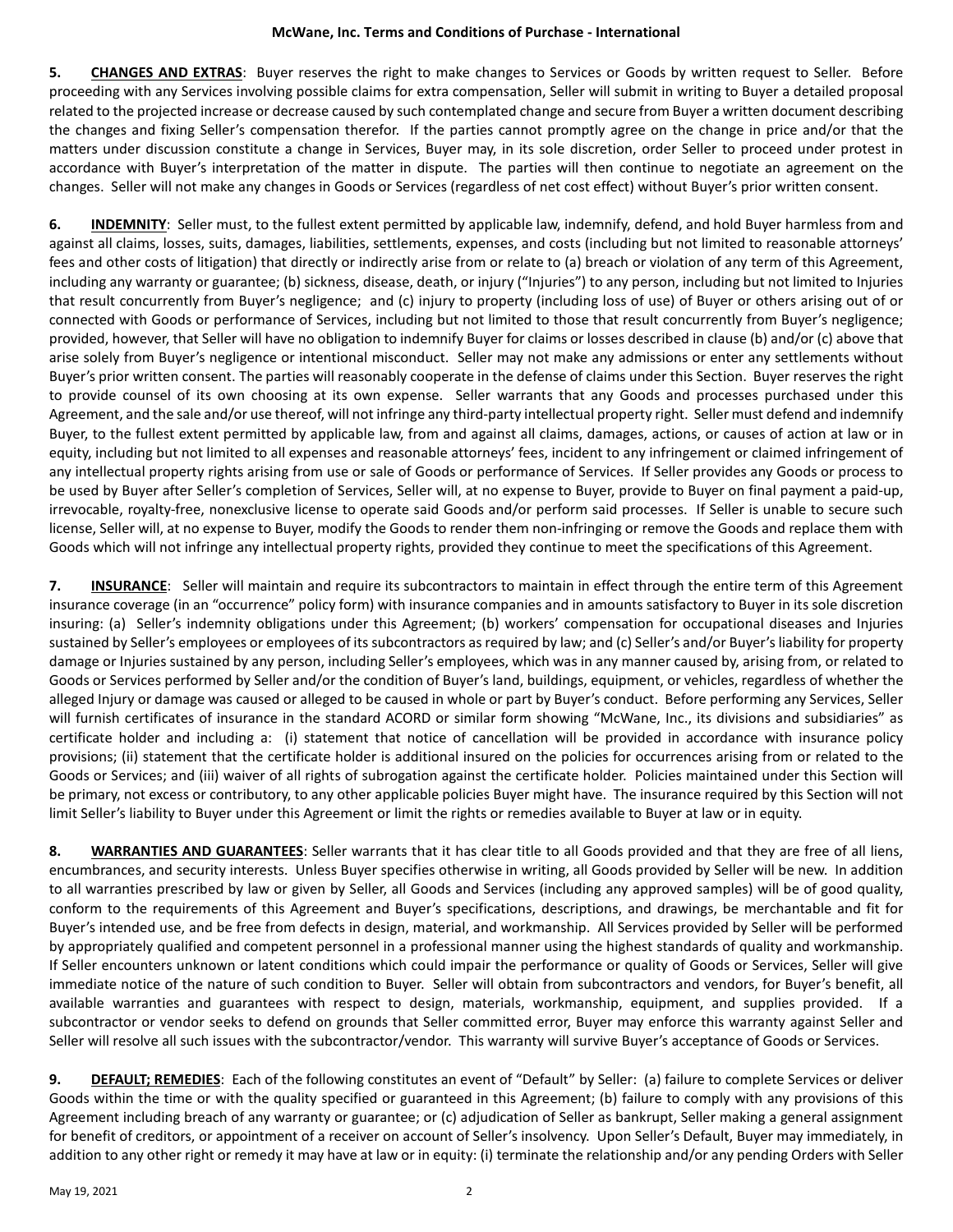## **McWane, Inc. Terms and Conditions of Purchase - International**

and obtain a return of all money already paid to Seller for Goods and Services not yet provided, or, at its sole option and without liability to Seller, suspend Services or delivery of Goods and/or exclude Seller from Buyer's premises until Seller provides satisfactory evidence that such Default has been cured; (ii) take possession of any of Buyer's samples and materials held by Seller; (iii) finish Services or correct any non-conformity at Seller's expense by whatever method Buyer deems expedient; (iv) reject, repair, or replace non-conforming Goods or Services or procure same or similar Goods or Services from another source, in which case Seller will be liable to Buyer for any additional costs or expenses incurred by Buyer; or (v) require Seller to correct or cure any non-conformity at Seller's expense. Seller agrees to cooperate with Buyer in any way reasonably required to complete Services or purchase replacement Goods. In such case, Buyer will pay for that portion of Services previously completed by Seller, subject to the terms and provisions above. In addition to its other remedies, Buyer will have a right of set-off and may withhold from time to time out of monies due Seller, amounts sufficient to fully compensate Buyer for any loss or damage resulting from any Default or breach by Seller. As an alternative, Buyer may, in its sole discretion, extend the delivery or completion schedule or waive any deficiencies in performance; provided, however, that no such waivers or extensions will be binding unless in writing and signed by Buyer's authorized representative. Buyer will have the right at any time to require adequate assurances of Seller's performance. In any action or proceeding between the parties, the prevailing party will be entitled to recover all its reasonable attorneys' fees, expenses, and other costs of litigation.

**10. LIENS**: Subject to Buyer's payment as provided in this Agreement, Seller will pay, satisfy, and discharge all mechanics', suppliers', materialmen's, and other liens, and all claims, obligations, and liabilities which may be asserted against Buyer or its property by reason, or as a result, of Seller's acts or omissions in providing Goods or performance of Services governed or controlled by this Agreement.

**11. LABOR RELATIONS**: Seller will promptly make all reasonable efforts to prevent or resolve any strikes or other labor disputes among its employees or employees of its subcontractors. If a labor dispute occurs, Seller will take all reasonable actions to minimize any disruption of performance of Services. Seller will immediately advise Buyer in writing of any possible labor dispute which may affect performance of Services.

**12. COMPLIANCE WITH LAWS**: In the performance of this Agreement, Seller will comply with all applicable national, state, provincial, and local laws, codes, regulations, and ordinances, including but not limited to all applicable: (a) environmental laws; (b) international trade laws, including but not limited to laws and regulations regarding export controls, economic sanctions, trade embargoes, antiboycott restrictions, and anti-corruption laws, including but not limited to the U.S. Foreign Corrupt Practices Act (as amended), the United Kingdom Bribery Act, and the conflicts minerals provisions of the U.S. Dodd-Frank Wall Street Reform and Consumer Protection Act; (c) laws and regulations addressing human trafficking and slavery; and (d) equal employment opportunity laws, regulations, and requirements and laws prohibiting discrimination against any person because of veteran status, disability, race, creed, color, national origin, religion, age, or sex in any term or condition of employment. Seller will take reasonable measures to ensure that those who supply components or materials incorporated into Goods supplied to Buyer also comply with such laws and regulations. Seller will obtain, at its sole expense, all necessary permits and licenses before beginning Services and make copies of all such permits and licenses available to Buyer upon request. If Services involve or require Seller to transport or dispose of any material or waste, before beginning Services, Seller will provide Buyer with copies of all applicable or required permits and licenses and notify Buyer in writing of the final and any interim destination of material or waste, including in such notice verification that the place of disposal is validly authorized and permitted to accept the material or waste.

**13. CONTROLLING LAW; CONSENT TO VENUE; DISPUTE RESOLUTION**: This Agreement and all rights and obligations hereunder will be governed by and construed in accordance with the laws of the State of Delaware, USA, without regard to its conflicts of law provisions. The United Nations Convention on Contracts for the International Sale of Goods will not apply to this Agreement. All disputes, claims, and controversies ("Disputes") between the parties arising out of or relating to this Agreement, including but not limited to Disputes based on or arising from an alleged tort, will be resolved by binding arbitration in accordance with the Delaware Rapid Arbitration Act ("DRAA"). Disputes will be arbitrated in Wilmington, Delaware. The parties will select arbitrators in accordance with the DRAA. The parties may mutually agree on the rules governing such arbitration, provided that such rules, and any additional or different rules, are consistent with the DRAA. Defenses based on statutes of limitation and similar doctrines will be applicable in any such proceeding, and commencement of an arbitration proceeding under this Agreement will be deemed commencement of an action for such purposes. No Dispute will be arbitrated as a class action, representative, or general public action, collective action, private attorney-general action, or otherwise be joined with claims of any other person ("Collective Proceedings"). If (A) this limitation on Collective Proceedings is held by an arbitrator or court of competent jurisdiction to be unenforceable or interpreted to not prevent a Collective Proceeding, and/or (B) any arbitrator or court renders a decision regarding the question of arbitrability under the DRAA such that the Dispute is not arbitrated in accordance with the DRAA, then such Dispute will proceed in a court of law as provided in this Section. Notwithstanding the foregoing, Buyer reserves the right to resolve or bring any Dispute in a court of competent jurisdiction in the state and federal courts of Delaware, and the parties agree that, except when the Dispute is arbitrated, the exclusive venue for all Disputes between the parties will be the state and federal courts of Delaware, to which jurisdiction each party hereby irrevocably submits. Each party waives any objection or defense that it is not personally subject to the jurisdiction of the state and federal courts of Delaware; that venue of the action is improper; and that the action, suit, or proceeding is brought in an inconvenient forum. In addition to any other mode of service of